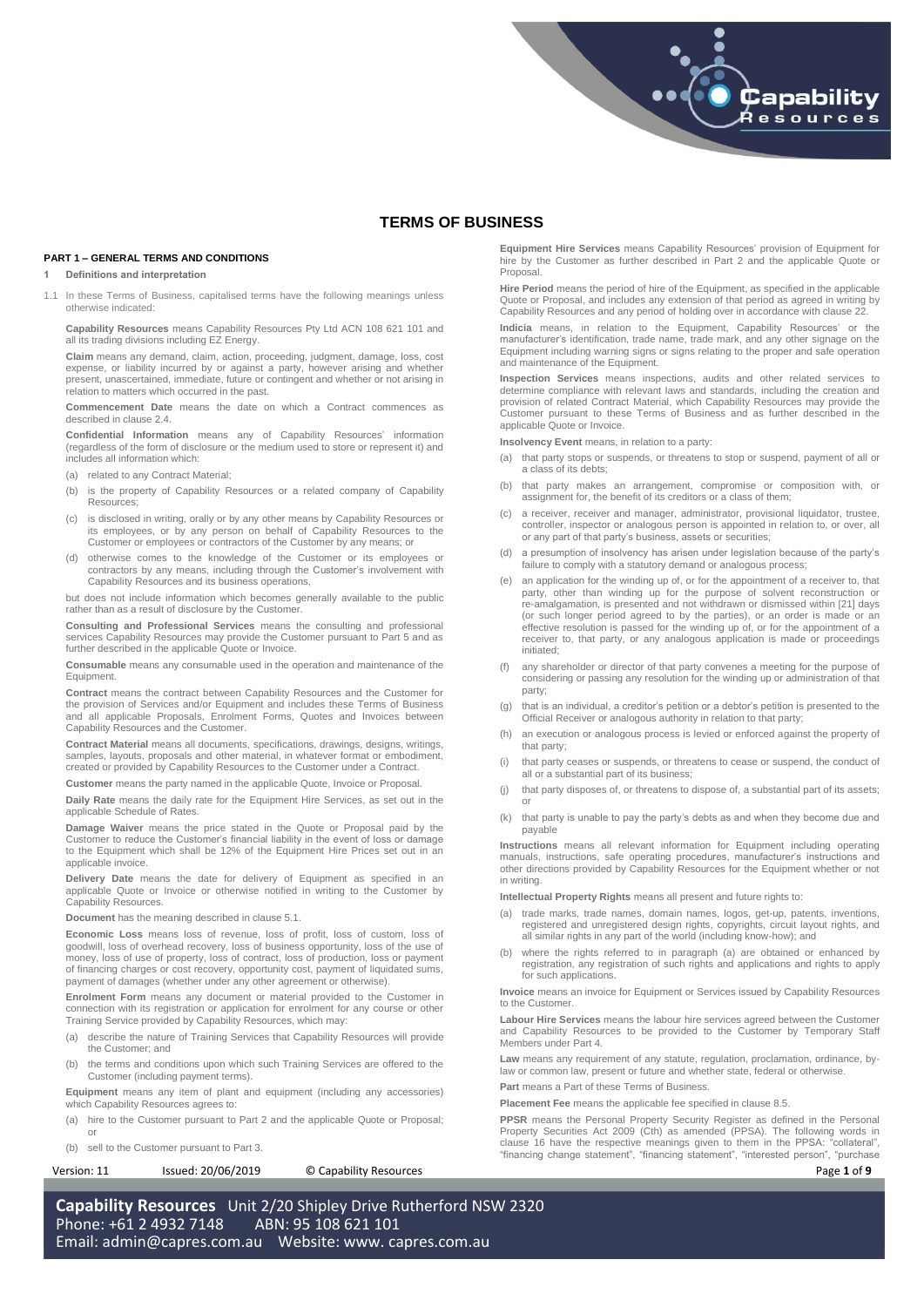

money security interest", "register", "registration", "security agreement", "security interest" and "verification statement".

**Price** means the amount payable by the Customer to Capability Resources for the performance of a Service or hire/sale of Equipment, which will be calculated with reference to the applicable Schedule of Rates.

**Proposal** means a proposal issued by Capability Resources to the customer in relation to a request for Equipment or Services.

**Quote** means a job quotation issued by Capability Resources to the Customer in relation to a request for Equipment or Services.

**Schedule of Rates** means the applicable Capability Resources schedule of rates for a relevant Service as amended from time to time.

**Service** means any service performed by Capability Resources for the Customer under a Contract, including Consulting and Professional Services, Equipment Hire Services, Inspection Services, Labour Hire Services, Testing & Repair Services and Training Services.

**Site** means, in relation to:

- (a) Part 1, the meaning assigned to that term in any or all of paragraphs [\(b\)](#page-1-2) to [\(e\)](#page-1-3) below, as the context dictates;
- <span id="page-1-2"></span>(b) Part 2, the address or location to which Capability Resources will deliver the Equipment on behalf of the Customer and that is specified in an applicable Quote, Proposal or Invoice or otherwise notified by Capability Resources to the Customer in writing;
- (c) Part 3, the location at which the Equipment will be delivered;
- (d) Part 4, the location at which the Labour Hire Services will be performed; and
- <span id="page-1-3"></span>(e) Part 5, the location at which the Consulting and Professional Services will be performed.

**Temporary Staff Member** means a staff member of Capability Resources who performs the Labour Hire Services.

**Term** means the term of a Contract as described in claus[e 3.](#page-1-4)

**Terms of Business** means these Terms of Business including all Parts.

**Testing & Repair Services** means any testing and repair of Equipment or mechanical, electrical or other assets, including the creation and provision of related Contract Material, which Capability Resources may provide the Customer pursuant to these Terms of Business and as further described in the applicable Quote or Invoice.

**Training Services** means any training services that Capability Resources may provide the Customer pursuant to these Terms of Business and as further described in any applicable Quote, Invoice or Enrolment Form.

- 1.2 In these Terms of Business, unless the context otherwise requires:
	- (a) (**headings**) headings are for convenience only and do not affect interpretation;
	- (b) (**singular**) the singular includes the plural and vice versa;
	- (c) (**includes**) a reference to "includes" means "includes, but is not limited to";
	- (d) (**corresponding meanings**) where a word or phrase is defined, its other grammatical forms have a corresponding meaning;
	- (e) (**other entities**) a reference to a person, trust, partnership, joint venture, association, corporation, organisation, society, firm, authority or other entity includes any of them;
	- (f) (**successors and assigns**) a reference to a Party to a document includes that Party's permitted successors, assigns, administrators and substitutes;
	- (g) (**rules of construction**) no rule of construction applies to the disadvantage of a Party because that Party was responsible for the preparation of a Contract;
	- (h) (**joint and several**) an agreement on the part of 2 or more persons binds them jointly and severally; and
	- (i) (**writing**) a reference to a notice from, consent or approval of a party and agreement between the parties, means a written notice, consent, approval or agreement.
- 1.3 If there is any inconsistency or conflict between any of the documents forming part of a Contract, those documents will be interpreted in the following order of priority to the extent of the inconsistency or conflict:
	- (a) Quote;
	- (b) Proposal;
	- (c) Enrolment Form;
	- (d) Invoice;
	- (e) Terms of Business.

# Version: 11 Issued: 20/06/2019 © Capability Resources **Page 2** of **9**

**Capability Resources** Unit 2/20 Shipley Drive Rutherford NSW 2320 Phone: +61 2 4932 7148 ABN: 95 108 621 101 Email: [admin@capres.com.au](mailto:admin@capres.com.au) Website: www. capres.com.au

1.4 If there is any inconsistency or conflict between any Proposal or Quotes issued to the Customer in connection with a Contract, then the later dated Proposal or Quote takes priority and will apply to the extent of the inconsistency or conflict.

# **2 Formation of Contract**

- 2.1 Following its receipt of the Customer's request for Services or Equipment, Capability Resources will issue the Customer a Quote or Proposal that sets out:
	- (a) the estimated Price for the requested Services or Equipment calculated with reference to the applicable Schedule of Rates; and
	- (b) any other relevant details or information regarding the requested Services or Equipment.
- 2.2 The Customer's acceptance of a Quote or execution of a Proposal also constitutes:
	- (a) acceptance of these Terms of Business and their application to the Services or Equipment supplied or sold to the Customer by Capability Resources; and
	- (b) formation of the Contract between the Customer and Capability Resources.
- 2.3 Each accepted Quote or signed Proposal constitutes a separate Contract for Services or Equipment between the Customer and Capability Resources which incorporates these Business Terms.
- <span id="page-1-0"></span>2.4 The Commencement Date for a Contract will be the earlier of:
	- (a) the date on which the Customer notifies Capability Resources that it accepts the first Quote issued by Capability Resources; or
	- (b) the date of the first Proposal signed by the parties.

# <span id="page-1-4"></span>**3 Term**

- A Contract commences on the Commencement Date and will continue until:
- (a) expiration of all applicable Hire Periods;
- (b) completion of all applicable Services; and
- (c) completion of any sale of Equipment to the Customer,
- whichever applies unless terminated earlier in accordance with the Contract.

# **4 Services**

- 4.1 Subject to the Customer's payment of all applicable Invoices, Capability Resources will provide Services to the Customer in accordance with the applicable Contract.
- 4.2 Capability Resources may, without penalty or liability to the Customer, refuse to provide any part or all of the Services if, in its reasonable opinion, providing the relevant part or all of the Services may present a safety hazard for any person involved in providing the Services.
- 4.3 Any times for the performance of Services made known to, or requested by, the Customer are estimates only and Capability Resources will not be liable for any Claim for late or non-performance.
- 4.4 If:
	- (a) Capability Resources is ready to perform Services in accordance with the applicable Quote or Proposal but the Customer is unable or unwilling to allow Capability Resources to commence performance of the Services; or
	- the performance of the Services is delayed or suspended for any reason other than the default of Capability Resources,
	- Capability Resources may provide an Invoice for, and the Customer must pay, Capability Resources' reasonable costs and expenses of the delay or suspension.

# <span id="page-1-5"></span>**5 Contract Material prepared by Capability Resources**

- <span id="page-1-1"></span>5.1 Capability Resources will prepare Contract Material:
	- (a) in connection with its performance of the relevant Services in accordance with the applicable Contract;
	- (b) based on the Customer's instructions and information provided by the Customer or on its or on the Customer's behalf;
	- (c) taking into account information known to Capability Resources at the issue date of, or any earlier effective date specified in, the relevant Contract Material (**Effective Date**); and
	- (d) solely for the specific purpose set out in the agreed scope of work to which a Contract applies or otherwise confirmed in writing by Capability Resources (**Agreed Purpose**).
- 5.2 Without prejudice to any other exclusion or limitation of liability in any Contract and to the maximum extent permitted by Law, neither Capability Resources nor any of its employees, agents or contractors will accept any liability or responsibility of any kind arising out of or in connection with: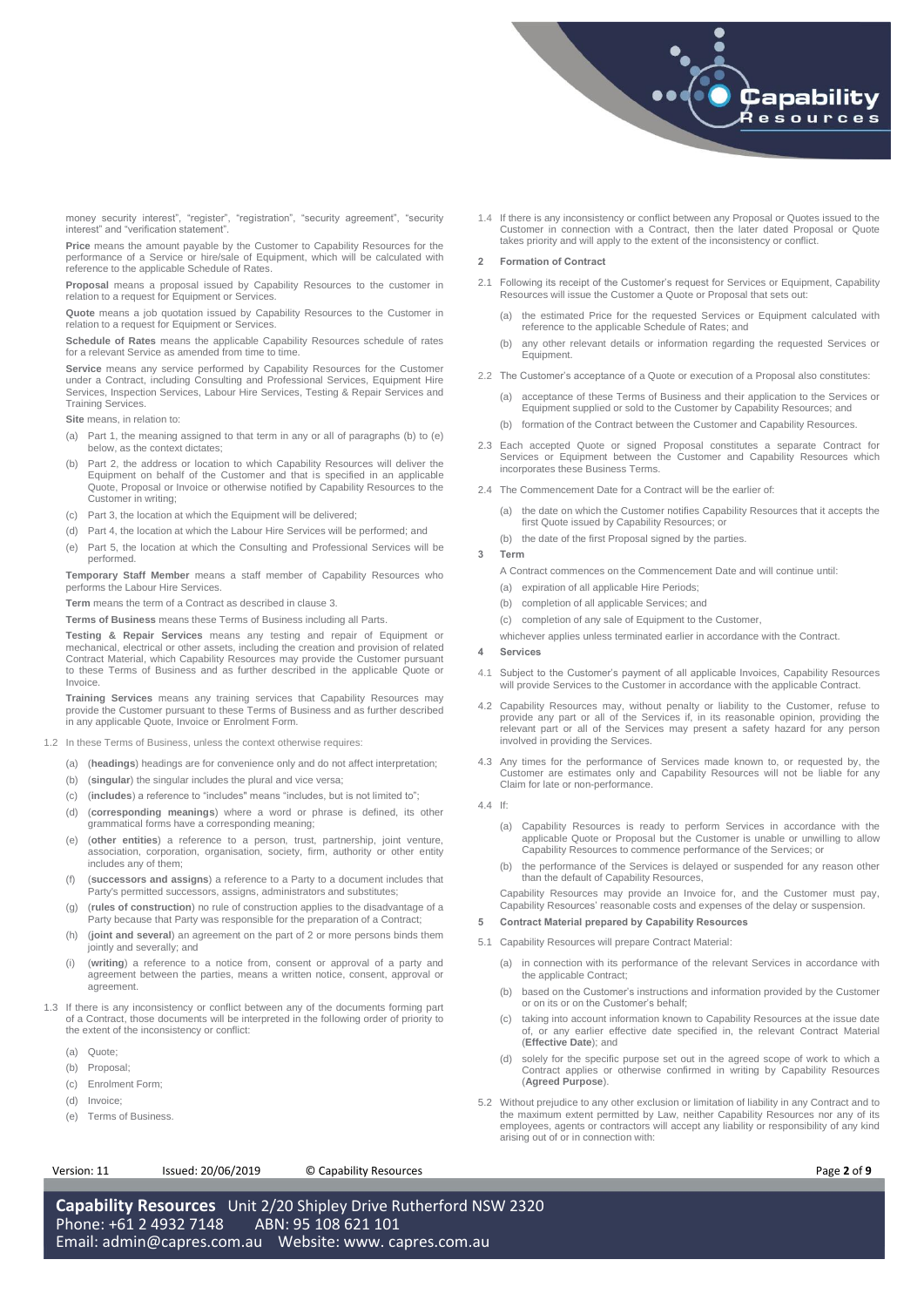

- (a) the use of, or reliance on, any Contract Material (or any part of the Contract Material) by any person other than the Customer;
- (b) the use of, or reliance on, any Contract Material (or any part of the Contract Material) by the Customer for any purpose other than the Agreed Purpose;
- reliance on inaccurate or misleading information provided by the Customer or on the Customer's behalf or obtained from any third party source, except to the extent it is not reasonable in all the circumstances for Capability Resources to rely on that information; or
- (d) any fact or circumstance arising after the Effective Date.

# <span id="page-2-3"></span>**6 Payment**

- 6.1 Subject to any other payment terms specified in a subsequent Part of these Terms of Business or a Contract, the Customer must pay Capability Resources all amounts stated in an Invoice within 30 days of the date of the Invoice.
- 6.2 The Customer authorises Capability Resources to complete and submit all documentation on behalf of the Customer required to enable payment through any credit card or direct debit system. Capability Resources may, in addition to the Price, charge a credit card surcharge equal to, or less than, their average cost of accepting cards in line with the Competition and Consumer Amendment (Payment Surcharges) Act 2016, of the total Price for payment by credit card. Capability Resources reserves the right to refuse payment by credit card, including where payment is not made in accordance with any Part of these Terms of Business or otherwise in accordance with the applicable Contract.
- 6.3 The Customer must pay interest, where requested, to Capability Resources at the rate of 1% per month on any Invoice amount which is overdue, where such interest will be calculated from the date it became due until the date it is paid.
- 6.4 All Prices exclude GST and stamp duty unless otherwise expressly specified in an Invoice, Quote or Proposal, and the Customer must pay all GST and Stamp Duty on the Price (where applicable).

### <span id="page-2-4"></span>**7 Intellectual Property Rights**

- 7.1 All Intellectual Property Rights in relation to all Contract Material:
	- (a) produced by Capability Resources in connection with a Contract immediately vests in Capability Resources; or
	- (b) which is otherwise disclosed or made accessible by Capability Resources to the Customer remains the sole property of Capability Resources.
- 7.2 Subject to the Customer's payment of all Invoices in accordance with a Contract, Capability Resources grants the Customer a non-exclusive, non-transferrable licence to use the Contract Material during the Term to the extent directly required to obtain benefit from a Service or operate the Equipment.

#### <span id="page-2-5"></span>**8 Non-poach**

- <span id="page-2-1"></span>8.1 The Customer must not employ or solicit the employment of any individual member of Capability Resources' employees (including any Temporary Staff Member) while they are engaged in the performance of the Services or within 12 months following completion of the Services.
- 8.2 If any of Capability Resources' employees cease to work for Capability Resources as a result of the Customer's breach of claus[e 8.1,](#page-2-1) the Customer must:
	- (a) pay Capability Resources the applicable Placement Fee; and
	- (b) allow any further reasonable time that may be required by Capability Resources to replace the individual employee of Capability Resources in relation to the provision of the Services.
- 8.3 The Customer must pay the Placement Fee if a Capability Resources employee ceases performing the Services and takes up employment with another company working on the Site performing similar Services.
- 8.4 If Capability Resources is unable to perform the Services due to the Customer's breach of clause [8.1,](#page-2-1) or as a result of the employment of any of Capability Resources employees by any other contractor at the Site, then Capability Resources may:
	- (a) suspend performance of the Services until such time as the individual employee is replaced; and
	- (b) provide the Customer an Invoice for, and the Customer must pay, the reasonable costs and expenses of the suspension.
- <span id="page-2-0"></span>8.5 The Placement Fee will be \$5,000.00 unless otherwise agreed with Capability Resources.

#### **9 Staff Member Performance Concerns**

The Customer should advise Capability Resources as soon as is practical if it is not satisfied with the work, performance of service, or behaviour of Capability Resources staff.

### <span id="page-2-6"></span>**10 Indemnity**

The Customer indemnifies Capability Resources and its officers, employees and agents from and against all Claims that may arise as a result of or in connection with:

- (a) a breach of a Contract (including a breach of warranty) by the Customer or its officers, employees and agents;
- (b) any unlawful act of the Customer or its officers, employees and agents;
- (c) any improper, careless or negligent act or omission of the Customer or its officers, employees and agents;
- (d) Capability Resources' entry upon the Site; or
- (e) contact with underground, overhead or other located pipes or wires on the Site.

# <span id="page-2-7"></span>**11 Exclusion of warranties**

- 11.1 To the maximum extent permitted by Law, Capability Resources excludes all warranties and conditions in relation to Equipment or Services imposed by statute or otherwise implied.
- 11.2 To the extent that a term implied by Law can not be excluded, Capability Resources' liability to the Customer for a breach of a Contract or any defective Equipment or Service is limited (at Capability Resources' option) to:
	- (a) in the case of Equipment, replacing, repairing or paying the cost of replacing or repairing the Equipment; or
	- (b) in the case of Services, supplying the Services again or paying the cost of having the Services supplied again.
- 11.3 Despite any other provision of a Contract and to the fullest extent permitted by law, Capability Resources will not be liable to the Customer for any amount, liability or other Claim in connection with the Contract to the extent that the amount, liability or Claim is for Economic Loss or any special, indirect or consequential loss.

#### <span id="page-2-8"></span>**12 Limitation of liability**

- 12.1 The Customer is solely liable and responsible for any Claims arising from or in connection with:
	- (a) the Services; or
	- (b) its use of the Equipment other than in accordance with any specification or instruction provided by Capability Resources in relation to the Equipment.
- 12.2 Notwithstanding any other provision of a Contract, Capability Resources' total liability to the Customer in connection with the Contract is limited to an amount equal to the Price.
- 12.3 Capability Resources is not liable to the Customer for, and the Customer indemnifies and releases Capability Resources from and against all liability in respect of:
	- (a) all Economic Loss and indirect or consequential loss whether under contract, in tort (including negligence), in equity, under statute or otherwise that may arise directly or indirectly in relation to a Contract;
	- (b) failure to have the Equipment ready for collection when the Hire Period commences;
	- (c) failure to deliver the Equipment in accordance with the delivery instructions;
	- (d) loss, damage or injury to any person, property, animal, environment or thing resulting from the delivery, installation, inspection, use, dismantling and collection of the Equipment:
	- (e) breakdown or failure of the Equipment;
	- failure to provide equipment of the type and in the quantity specified in the Quote or Proposal; and
	- (g) defects in the installation of the Equipment at the Site.

# <span id="page-2-2"></span>**13 Confidentiality**

- 13.1 The Customer covenants with Capability Resources that it:
	- (a) will only use the Confidential Information for the purpose approved by Capability Resources in writing; and
	- (b) will not disclose, or permit to be disclosed Confidential Information to any person without the prior written consent of Capability Resources, except:
		- (1) as required by Law; or
		- (2) to bona fide independent consultants or advisers of the Customer, provided they are subject to equivalent confidentiality obligations.

Version: 11 Issued: 20/06/2019 © Capability Resources **Page 3** of **9**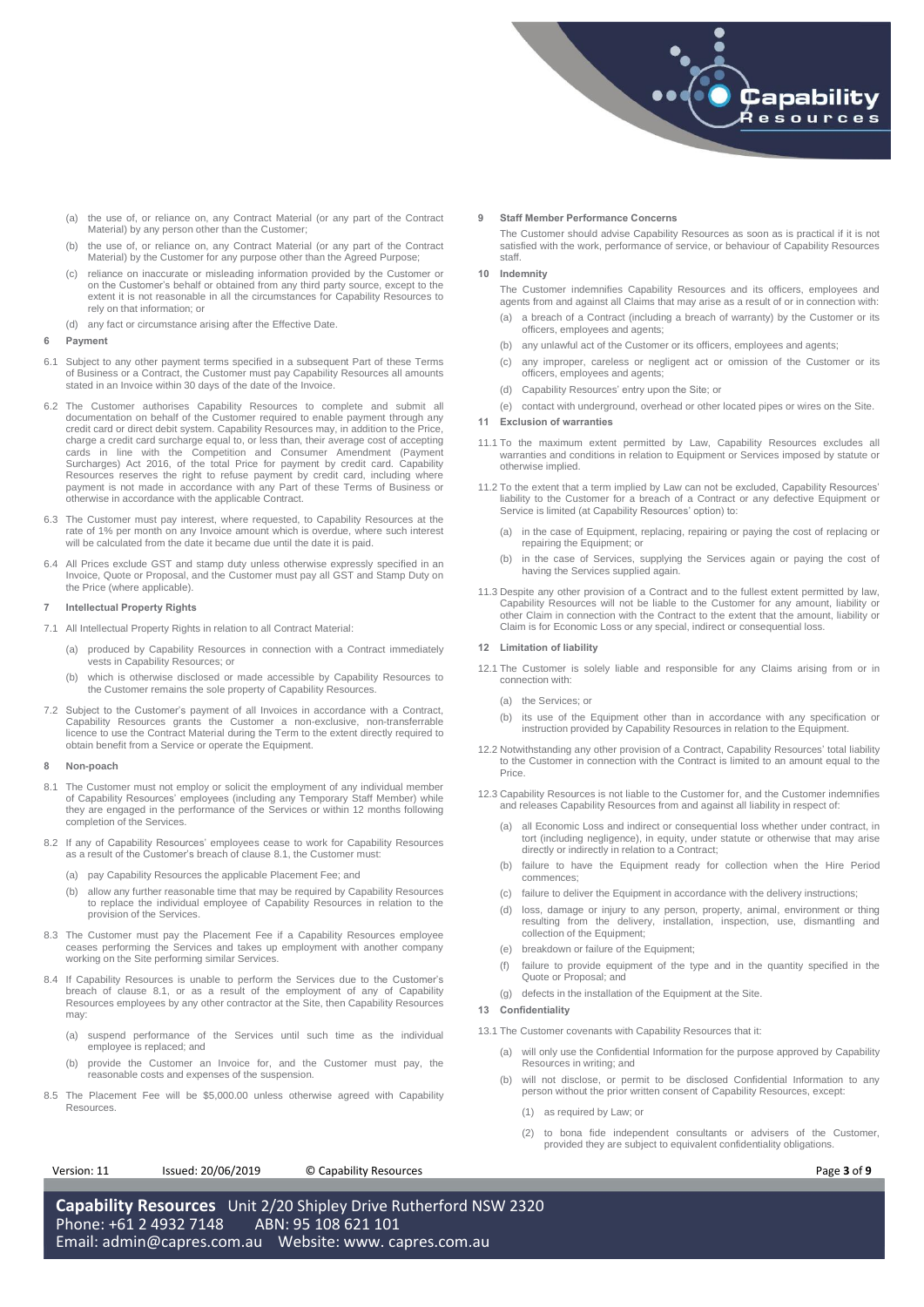

- 13.2 The Customer must, upon written request by Capability Resources, and in any event at the end of the Term, return to Capability Resources all Confidential Information including all copies and duplicates in whatever form.
- 13.3 Nothing in this clause [13](#page-2-2) derogates from any obligation which the Customer may have either under the *Privacy Act 1988* (Cth) or equivalent state laws as amended from time to time, or under a Contract, in relation to the protection of personal information.
- 13.4 This claus[e 13](#page-2-2) survives the expiration, termination or frustration of a Contract.

# **14 Termination**

- <span id="page-3-4"></span>14.1 Capability Resources may terminate a Contract:
	- (a) at any time without cause or liability to the Customer by giving 14 days prior written notice of termination; or
	- (b) immediately by written notice if:
		- (1) the Customer breaches the Contract and has failed to remedy the breach within 14 days of being notified of the breach by Capability Resources;
		- (2) the Customer commits an irremediable breach of the Contract; or
		- (3) the Customer experiences an Insolvency Event.
- 14.2 On termination of a Contract by Capability Resources for whatever reason, the Customer must immediately return all Equipment hired to the Customer pursuant to Part 2, or Capability Resources may at its election collect such Equipment from the Site.

#### **15 Dispute resolution**

- 15.1 If an issue, dispute or difference between or among any of the parties arises out of, or in relation to, a Contract (**Dispute**), a party to the Dispute (**Disputant**) must not commence any court proceedings relating to the Dispute unless the Disputants have complied with this clause except where a Disputant seeks urgent interlocutory relief.
- 15.2 A Disputant may give written notice (**Notice of Dispute**) to the other Disputants specifying:
	- (a) the nature of the Dispute;
	- (b) the alleged basis of the Dispute; and
	- (c) the position which the Disputant issuing the Notice of Dispute believes is correct.
- <span id="page-3-0"></span>15.3 If the Dispute is not resolved within 7 days after the last date on which a Notice of Dispute is given, each Disputant must nominate a suitable senior executive as its representative with the authority to settle the Dispute.
- 15.4 If the Dispute is not resolved within 21 days of referral to senior executives under clause [15.3,](#page-3-0) the Disputants must mediate the Dispute in accordance with the mediation rules of the Law Society of New South Wales, and unless otherwise<br>agreed in writing by the parties the President of the Law Society of New South<br>Wales (or the President's nominee) will select the mediator and det mediator's remuneration.

# **16 Personal Property Securities Act 2009 (PPSA)**

- 16.1 Upon acceptance of any Quote or Proposal by the Customer, the Customer acknowledges and agrees that this document
	- (a) constitutes a Security Agreement; and
	- (b) creates a Security Interest in all goods supplied, whether by sale or hire, pursuant to this Agreement (**Goods**):
- <span id="page-3-2"></span><span id="page-3-1"></span>16.2 The Customer undertakes to:
	- (a) promptly sign any further documents and provide any further information (such information to be complete, accurate and up-to date in all respects) which Capability Resources may reasonably require to:
		- (1) register a Financing Statement or Financing Change Statement on the PPS Register in relation to a Security Interest over the Goods;
		- (2) register any other document on the PPS Register which is necessary to perfect Capability Resources' Security Interest over the Goods; or
		- (3) correct a defect in any document referred to in clause [16.2\(a\)\(1\)](#page-3-1) and [16.2\(a\)\(2\);](#page-3-2)
	- (b) indemnify, and upon demand reimburse, Capability Resources for all expenses incurred in registering a Financing Statement or Financing Change Statement on the PPS Register;

Version: 11 Issued: 20/06/2019 © Capability Resources **Page 4** of **9** 

**Capability Resources** Unit 2/20 Shipley Drive Rutherford NSW 2320 Phone: +61 2 4932 7148 ABN: 95 108 621 101 Email: [admin@capres.com.au](mailto:admin@capres.com.au) Website: www. capres.com.au

- (c) not register a Financing Statement or a Financing Change Statement in respect of the Goods without the prior written consent of Capability Resources;
- (d) not register, or permit to be registered, a Financing Statement or a Financing Change Statement in relation to the Goods in favour of a third party without the prior written consent of Capability Resources;
- (e) keep full and complete records of the Goods; and
- (f) without limiting any other right Capability Resources may have, immediately return the Goods if requested to do so by Capability Resources following non-repayment of any amount owing by the Customer to Capability Resources or following the breach of any other obligation of the Customer.
- 16.3 Capability Resources and the Customer agree that sections 96 and 125 of the PPSA do not apply to this Agreement.
- 16.4 The Customer waives its right to receive notices or statements under sections 95, 118, 121(4), 130, 132(3)(d) and 132(4) of the PPSA.
- 16.5 The Customer waives its rights as a grantor and/or a debtor under sections 142 and 143 of the PPSA
- 16.6 Unless otherwise agreed to in writing by Capability Resources, the Customer waives its right to receive a Verification Statement in accordance with section 157 of the PPSA.

#### <span id="page-3-3"></span>**17 General**

- 17.1 No amendment to a Contract will be binding on any party unless made in writing properly and duly executed by that party.
- 17.2 The failure of Capability Resources to exercise any right arising as a result of a breach by the Customer of a Contract will not waive that right, nor will any practice developed between the parties waive or lessen Capability Resources' rights under the Contract.
- 17.3 The Customer must not assign, novate or otherwise encumber its rights under a Contract unless the Customer is subject to a change in control, in which case the Contract may be assigned with Capability Resources written consent.
- 17.4 A Contract will be construed in accordance with the law of New South Wales and the parties submit to the non-exclusive jurisdiction of the courts of New South Wales.
- 17.5 Clause[s 1,](#page-0-0)[5,](#page-1-5) [6,](#page-2-3) [7,](#page-2-4) [8,](#page-2-5) [10,](#page-2-6) [11,](#page-2-7) [12,](#page-2-8) [13,](#page-2-2) [17,](#page-3-3) [26,](#page-4-1) [32,](#page-4-2) [33,](#page-5-0) [36,](#page-5-1) [38,](#page-5-2) [39,](#page-5-3) [40,](#page-5-4) [41,](#page-5-5) [42,](#page-5-6) [43,](#page-5-7) [46,](#page-6-0) [57,](#page-7-0) [58,](#page-7-1) [60,](#page-7-2) [63.2](#page-8-0) an[d 63.3](#page-8-1) continue to apply after termination or expiration of a Contract
- 17.6 If any provision of a Contract is, for any reason, considered or found by a court of competent jurisdiction or any competent Government authority to be invalid, illegal or unenforceable, that provision is to be severed from the remainder of the provisions of the Contract. The remainder of the provisions of the Contract will remain in full force and effect unless the basic purposes of the Contract are defeated.
- 17.7 Any person signing or purporting to sign the Proposal or another document on behalf of the Customer warrants that they have the authority of the Customer to sign and indemnifies Capability Resources against all losses incurred if that person does not have such authority.
- 17.8 If the Customer is more than one person, the Customer is jointly and severally liable under a Contract.

# 17.9 .

# **18 Privacy**

Capability Resources collects personal information to assist it in providing the goods or Services the Customer has requested and to improve its products and Services. Capability Resources and all related companies may be in touch to let the Customer know about goods, Services or promotions which may be of interest to the Customer. The Customer should let Capability Resources know if it objects to this and if it would prefer not to be contacted with special offers or in relation to Capability Resources' other goods and Services.

**19 Environment** The Customer undertakes to comply with all Environmental Laws and regulations. The Customer agrees to indemnify Capability Resources against all liability, claims, damage, loss, costs and expenses (includi disbursements on a full indemnity basis, whether incurred or awarded against Capability Resources) which we may incur as a result of the Customer's failure to comply with any environmental law or regulation.

# **PART 2 – HIRE OF EQUIPMENT**

# **20 Application**

The provisions described in this Part 2 apply to a Contract if the Customer has executed a Proposal or accepted a Quote for Equipment Hire Services or otherwise has agreed in writing to obtain Equipment Hire Services from Capability Resources.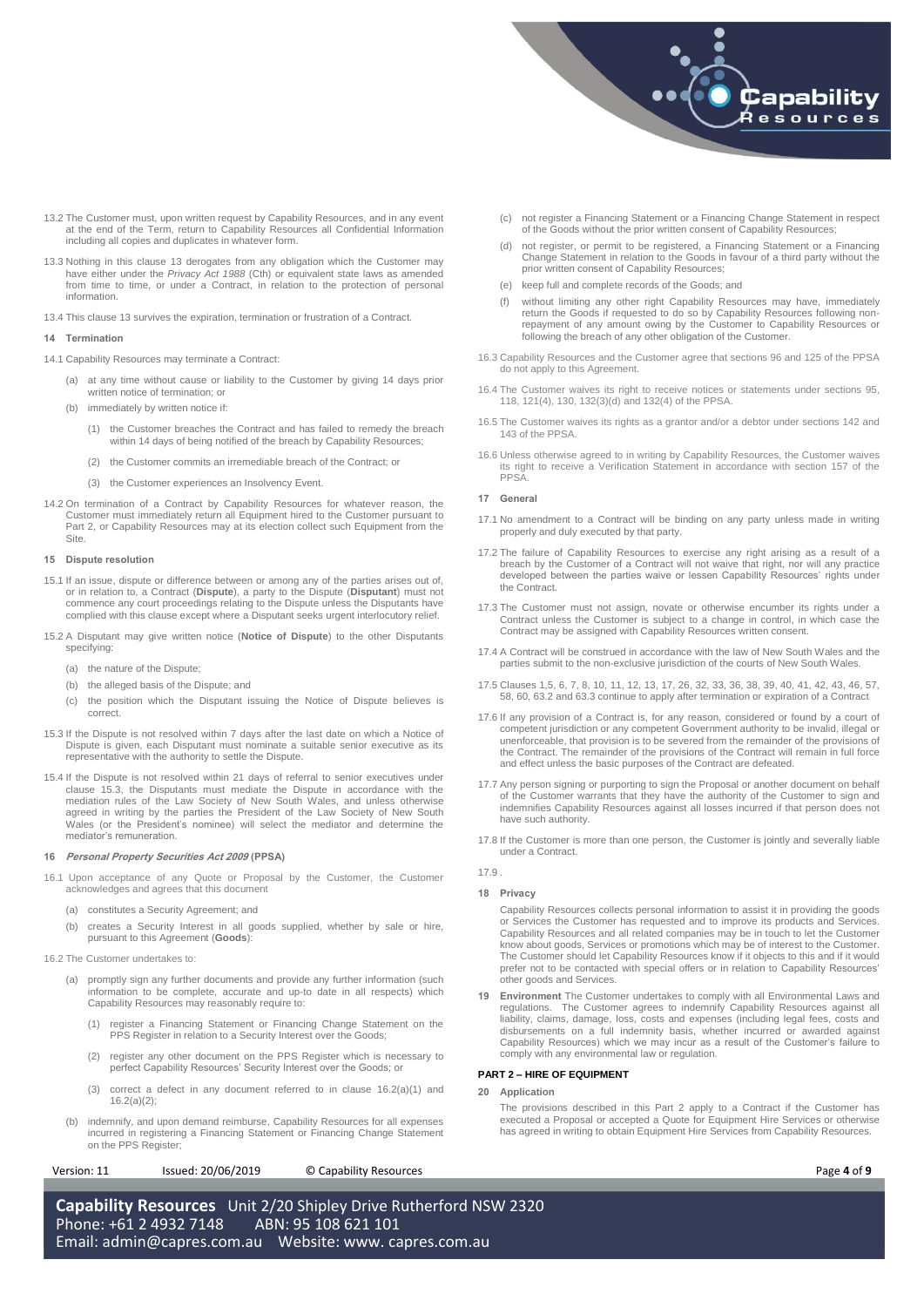

# **21 Hire**

21.1 Capability Resources agrees to provide, and the Customer agrees to accept and pay for, the Equipment Hire Services for the Hire Period on the terms of the applicable Contract.

### <span id="page-4-0"></span>**22 Expiry of Hire Period**

- 22.1 If requested by the Customer before the expiry of the Hire Period and agreed in writing by Capability Resources, the Customer may remain in possession of the Equipment following expiry of the Hire Period.
- 22.2 For any extension of the Hire Period and during the period of any holding over unless otherwise agreed in writing by Capability Resources, the Customer will be liable to pay the Daily Rate for the Equipment and a Contract will continue to apply, until the Equipment has been returned to Capability Resources and all obligations of the Customer have been performed to the satisfaction of Capability Resources.
- 22.3 Unless Capability Resources has agreed a specific period of extension to the Hire Period, Capability Resources may terminate the holding over period on 24 hours' notice and in such circumstances, the Customer must return the Equipment or, if it has been agreed that Capability Resources will collect the Equipment, make the Equipment available for collection, by the end of that notice period.

### **23 Termination**

- <span id="page-4-5"></span>23.1 Subject to its payment of liquidated damages in accordance with clause [26.1,](#page-4-3) the Customer may terminate a Contract for Equipment Hire Services at any time.
- 23.2 If a Contract is terminated by Capability Resources in accordance with clause [14.1\(a\),](#page-3-4) it will refund to the Customer a pro rated portion of any Price paid in advance for the remainder of the Hire Period, calculated from the date the Equipment is returned to Capability Resources.

#### <span id="page-4-4"></span>**24 Price**

- 24.1 Unless otherwise stated in the applicable Quote or Proposal, the Price for Equipment Hire Services excludes:
	- (a) delivery or freight:
	- (b) preparation of the Site; or
	- (c) installation, dismantling, packing or pick up.
- 24.2 Unless otherwise stated in the Quote or Proposal, the Customer must pay to Capability Resources in addition to the Price, all costs incurred by Capability Resources (including labour costs):
	- (a) for delivery of the Equipment:
	- (b) for freight, installation, dismantling, packing and pick up of the Equipment;
	- (c) for providing any services in connection with the Equipment to the Customer outside of ordinary work hours, on weekends or public holidays;
	- (d) for consultancy and other similar services provided in connection with the Equipment;
	- (e) if the Site is not adequately prepared for delivery and / or installation of the Equipment;
	- (f) if Capability Resources cannot obtain access to the Site;
	- (g) arising from a variation to a Contract, including without limitation: a change in the type of Equipment required; a change in the position where the Equipment is to be or has been installed upon the Site; a change in the location of the Site; or a change in the delivery or pick up instructions;
	- (h) arising from a failure of the Customer to be in attendance at the agreed time for delivery or pick up of the Equipment;
	- (i) in cleaning the Equipment where it has been returned in an unclean state;
	- (j) for service calls to the Site during the Hire Period;
	- (k) for Site inspections
	- (l) in enforcing any provision of a Contract against the Customer;
	- (m) for replacement of any Equipment not returned by the Customer at the end of the Hire Period; and
	- (n) in relation to any environmental levy in respect of waste disposal
- 24.3 This clause [24](#page-4-4) does not limit Capability Resources' rights to damages, compensation or indemnity under any other provision of a Contract.

#### **25 Payment**

- 25.1 The Price for Equipment Hire Services will be paid as follows:
	- (a) **Cash sale:** 100% prior to commencement of the Hire Period (a bond may also be charged)

Version: 11 Issued: 20/06/2019 © Capability Resources **Page 5** of **9** 

**Capability Resources** Unit 2/20 Shipley Drive Rutherford NSW 2320 Phone: +61 2 4932 7148 ABN: 95 108 621 101 Email: [admin@capres.com.au](mailto:admin@capres.com.au) Website: www. capres.com.au

- (b) **Approved Customers:** as per account trading terms, unless otherwise agreed in writing by Capability Resources.
- 25.2 Capability Resources is not obliged to deliver any Equipment to the Customer until all funds provided for payment of the Price are cleared, for Approved Customers, when a valid Customer Order Number is received by Capability Resources.

# <span id="page-4-1"></span>**26 Cancellation and Early Return**

- <span id="page-4-3"></span>26.1 If the Customer terminates a Contract under claus[e 23.1](#page-4-5) or fails to take delivery of the Equipment, the Customer must pay the Price to Capability Resources as liquidated damages, where requested.
- 26.2 Each party acknowledges that the liquidated damages referred to in clause [26.1](#page-4-3) are a genuine pre-estimate of the loss and damage Capability Resources will suffer as a result of the Customer's:
	- (a) termination of a Contract under claus[e 23.1;](#page-4-5) or
	- (b) failure to take delivery of Equipment from Capability Resources.
- 26.3 The Customer is not entitled to any refund of the Price if it returns the Equipment before the Hire Period ends.

### **27 Delivery information**

If Capability Resources has agreed to deliver or pick up the Equipment, the Customer must provide Capability Resources with clear delivery, installation and pick up instructions at least 7 days prior to commencement of the Hire Period. These instructions must include the date, time, place and name of the Customer's representative who will receive and return the Equipment.

# **28 Access**

The Customer warrants that it has the right to access the Site, and that Capability Resources may access the Site to fulfil its obligations under a Contract.

# **29 Preparation of Site**

The Customer must prepare the Site to Capability Resources' satisfaction for delivery, installation, dismantling and pick up of the Equipment. This includes ensuring the Site is accessible, removing obstacles, levelling the ground, and ensuring the Site is safe. Capability Resources is not responsible for doing these things.

#### **30 Electricity**

Capability Resources may at no charge use the electricity supply at the Site for the purposes of installing or operating any of the Equipment.

# **31 Operation and Maintenance**

- 31.1 During the Hire Period, the Customer is responsible for all reasonable service, repair and maintenance of the Equipment and must keep the Equipment in good operating condition and appearance subject to fair wear and tear.
- 31.2 If the Customer is required to use any Consumables in connection with the operation and maintenance of the Equipment, the Customer must use only those Consumables specified in the Instructions or otherwise approved by Capability Resources in writing.
- 31.3 The Customer will have the sole responsibility for the training of its employees, officers and agents to operate the Equipment and for compliance with all applicable laws relating to the operation and maintenance of the Equipment.
- 31.4 The Customer must not allow the Equipment to be operated by a person who is not properly trained or licensed.
- 31.5 The Customer will, at the Customer's cost, obtain all necessary approvals, permits, licences in connection with the installation and operation of the Equipment. The Customer must not use the Equipment for a purpose which is different from that for which it is designed.

## <span id="page-4-2"></span>**32 Return of Equipment**

- 32.1 Subject to any extension or holding over of the Hire Period in accordance with clause [22,](#page-4-0) the Customer must return the Equipment to Capability Resources before 5.00pm on the last day of the Hire Period.
- 32.2 Where Capability Resources has agreed to collect the Equipment from the Customer, the Customer must have the Equipment ready for collection on the last day of the Hire Period in accordance with the Quote, Proposal or the Customer's written instructions.
- 32.3 The Equipment must be returned clean, in good repair, and otherwise ready for transit or storage.
- 32.4 If the Equipment is returned or collected and Capability Resources receives goods owned by the Customer, Capability Resources may at its sole discretion: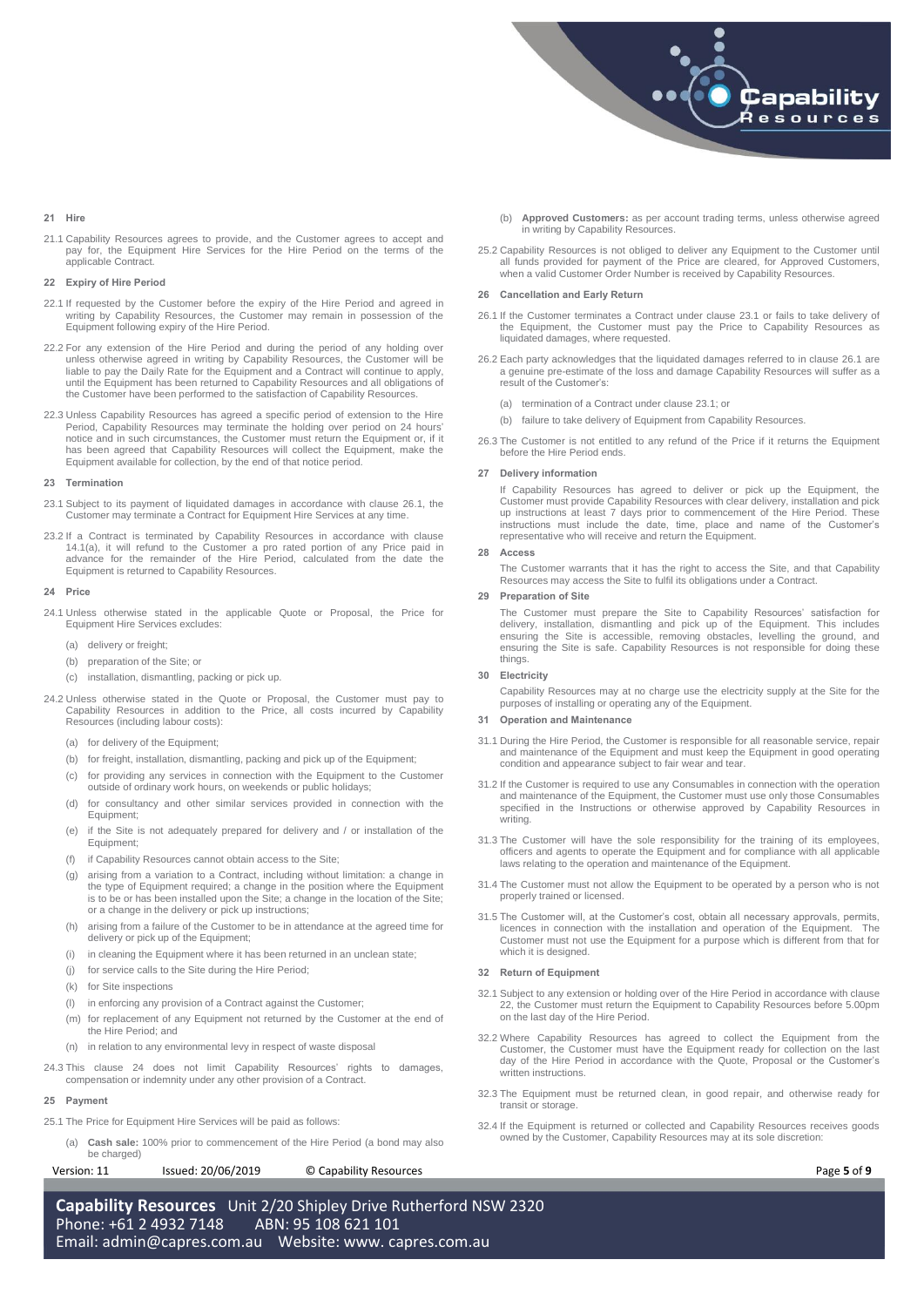

- (a) dispose of those goods without liability to the Customer unless the Customer claims them within 14 days after they came into Capability Resources' possession; or
- (b) regardless of whether the Customer claims the goods, return the goods to the Customer at the Customer's cost.

# <span id="page-5-0"></span>**33 No Warranty**

Capability Resources gives no warranty or representation that the Equipment is fit for the purpose required by the Customer. The Customer must satisfy itself as to this.

#### **34 Substitution of Equipment**

Capability Resources may substitute the Equipment with equipment of a similar type without the prior consent of, or liability to, the Customer.

**35 Display of Indicia**

- The Customer must not conceal, remove or obliterate any Indicia on the Equipment.
- <span id="page-5-1"></span>**36 Title and risk**
- 36.1 At no time will the Customer acquire any right, title, property or interest in the Equipment. The Customer must not affix or permit the Equipment, or any part of it, to be affixed to any real property without the prior written consent of Capability Resources and then only temporarily and to the extent necessary for the proper use of the Equipment.
- 36.2 The Customer will do all things necessary (or as deemed necessary by Capability Resources) to ensure that neither it nor any third party will, as a fixture, by registration or otherwise, acquire or retain an interest in the Equipment.
- 36.3 The Customer assumes all risk for the Equipment during the Hire Period and at all times until the Equipment is returned to Capability Resources. The Customer holds the Equipment as bailee and must take reasonable care of it in accordance with the applicable Contract
- 36.4 The Customer must not:
	- (a) part with possession of the Equipment or encumber it in any way; or
	- (b) claim a lien over or retain possession of any Equipment in satisfaction of any Claim.

## **37 Instructions**

- 37.1 The Customer acknowledges and agrees it:
	- (a) has received Instructions regarding the proper and correct use of the Equipment;
	- (b) understands all Instructions; and
	- (c) will comply with all Instructions when using or otherwise dealing with the Equipment.
- 37.2 The Customer acknowledges that it has received all relevant information from Capability Resources as to the safe and proposer use of the Equipment so as to enable the Customer to appropriately identify and assess any risks and hazards associated with the Equipment and implement any risk control measures to eliminate or control any risks.

#### <span id="page-5-2"></span>**38 Inspection and Repair**

Capability Resources may inspect and repair the Equipment at any time during the Hire Period. Capability Resources or its representative may enter upon the Site for this purpose.

# <span id="page-5-3"></span>**39 Removal, alteration and use of Equipment**

The Customer must not:

- (a) remove the Equipment from the Site or its position of installation;
- (b) alter the Equipment; or
- (c) repair or attempt to repair the Equipment.

# <span id="page-5-4"></span>**40 Damage to Equipment**

- 40.1 The Customer indemnifies Capability Resources from, and must pay Capability Resources on demand all:
	- (a) replacement costs for any loss or damage to Equipment which is a result of fire, storm, earthquake, collision, accident or theft during the Hire Period or at any time during which it is in the Customer's possession; and
	- (b) other losses or expenses Capability Resources may directly or indirectly incur as a result of:
		- (1) the Customer's liability for failure to return the Equipment.
	- (2) breach of any statutory laws or regulations in connection with the use of the Equipment by the Customer;

# Version: 11 Issued: 20/06/2019 © Capability Resources **Page 6** of **9**

**Capability Resources** Unit 2/20 Shipley Drive Rutherford NSW 2320 Phone: +61 2 4932 7148 ABN: 95 108 621 101 Email: [admin@capres.com.au](mailto:admin@capres.com.au) Website: www. capres.com.au

- (3) misuse, abuse, wilful or malicious acts, negligent or reckless use or overloading of the Equipment;
- (4) disregard of Instructions given to the Customer by Capability Resources in respect of the proper use of the Equipment or in contradiction of the manufacturer's instructions if supplied with the Equipment at the time of hiring;
- (5) the unexplained disappearance of the Equipment; or
- (6) theft of the Equipment while the Equipment is in transit.

#### 40.2 Damage Waiver:

This clause applies if the Quote or Proposal specifies that the Damage Waiver must be paid by the Customer or if the Customer does not provide evidence of insurances under clause 42. For the purpose of this clause, the term Equipment does not include any tools, accessories, parts, fuels, fluids, hoses, filters or similar not identified in the Quote or Proposal.

- (a) If the Customer has acquired the Damage Waiver, then, subject to the Customer paying the Damage Waiver amount set out in the Quote or Proposal, the Customer's liability for loss or damage to the Equipment caused by fire, storm, earthquake, collision, accident or theft, is limited to the Damage Waiver amount specified in the Quote or Proposal.
- (b) The Customer's liability will not be limited in accordance with clause 40.2(a) if, in Capability Resources' opinion, the loss or damage to the Equipment arises from or is caused by: (a) breach of the Quote, Proposal or Terms of Business (b) improper use of the Equipment; (c) transporting, loading or unloading; (d) lack of maintenance, inspection or other normal servicing of the Equipment; (e) overloading, exceeding rated capacity, failing to maintain the Equipment, misuse, abuse or improper servicing of the Equipment; (f) exposure to any corrosive substance or environment; (g) use or location of the Equipment i Customer.

#### <span id="page-5-5"></span>**41 Bond**

- 41.1 If requested by Capability Resources, the Customer must pay (in addition to the Price) a bond equivalent to a percentage of the Price determined by Capability Resources.
- 41.2 Capability Resources may apply so much of the bond as is necessary to compensate Capability Resources for any breach by the Customer of a Contract, or any damage or loss sustained in respect of the Equipment. The balance (if any) is refundable to the Customer upon the return of the Equipment at the end of the Hire Period and completion of any cleaning and repairs.

#### <span id="page-5-6"></span>**42 Insurance**

- 42.1 As an alternative to the Damage Waiver, the Customer agrees to:
	- (a) Insure and keep the Equipment insured with a reputable and solvent insurer and specifically notes Capability Resources' interests and lists Capability Resources as an insured party for the full new replacement value against fire, accident, theft, damage and transport and such other risks as Capability Resources may require;
	- (b) Pay promptly all premiums and stamp duty in respect of such policy of insurance and irrevocably authorises Capability Resources to receive all insurance monies;
	- (c) Not do or permit or allow to be done anything which might or could prejudice any insurance of the Equipment:
	- (d) Maintain policies of insurance for third party and public liability indemnity cover of not less than 10 million dollars.

# <span id="page-5-7"></span>**43 Indemnities**

The Customer indemnifies Capability Resources and its officers, employees and agents from and against all Claims that may arise as a result of or in connection with:

- (a) the delivery, installation, inspection, use, dismantling and collection of the Equipment;
- (b) the preparation of the Site for delivery or installation of Equipment; or
- (c) the personal injury or death to any person or loss or damage to any property (including the Equipment) or environmental loss arising from or in connection with the possession or use of the Equipment.

#### **PART 3 – SALE OF EQUIPMENT**

# **44 Application**

The provisions described in this Part 3 apply to a Contract if the Customer has accepted a Quote for the purchase of, or otherwise has agreed in writing to purchase, Equipment from Capability Resources.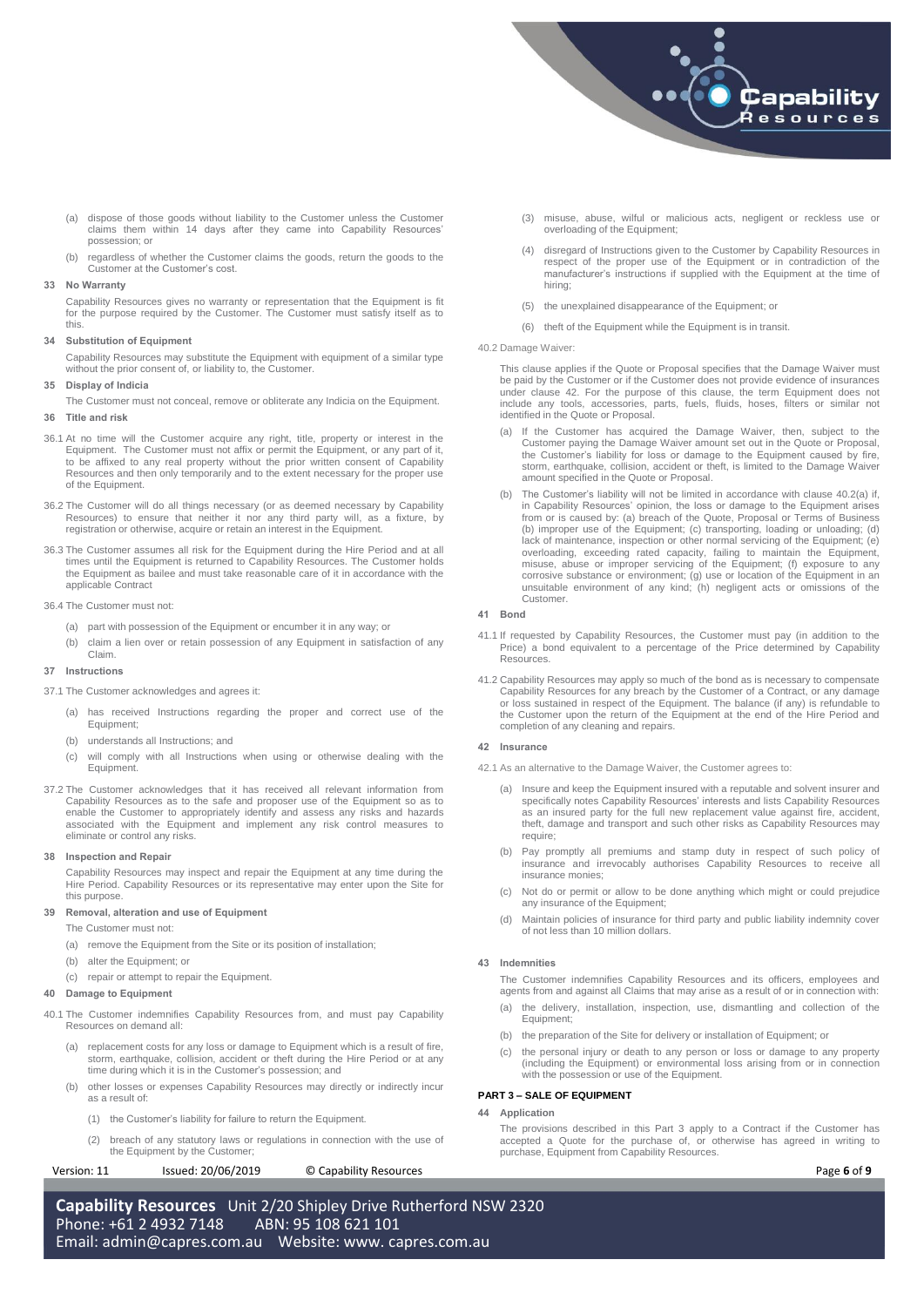

### **45 Sale of Equipment**

- 45.1 Capability Resources will supply the Equipment to the Customer as described in the applicable Quote.
- 45.2 Risk in the Equipment passes to the Customer on delivery in accordance with clause 45.4
- 45.3 Title in the Equipment does not pass to the Customer until the Customer has paid for the Equipment in full in accordance with the applicable Contract.

45.4 Delivery will be taken to have occurred:

- (a) at the time when the Equipment is delivered to the Site (including by collection by or on behalf of the Customer); or
- (b) if a Customer's representative is not able to take delivery of the Equipment at the Site at a delivery time made known to the Customer by Capability Resources for any reason, Capability Resources may return the Equipment to Capability Resources' premises or leave the Equipment at the Site and delivery will be taken to have occurred if the Equipment is:
	- (1) returned to Capability Resources' premises, at 5:00 pm (local time) on the date of such attempted delivery; or
	- (2) left at the Site, at the time when the Equipment is left at the Site.

<span id="page-6-2"></span><span id="page-6-1"></span>45.5 The Customer acknowledges and accepts:

- (a) it is liable for all costs incurred in returning the Equipment to Capability Resources' premises under claus[e 45.4\(b\)\(1\);](#page-6-1) and
- (b) Capability Resources is not liable for any Claim arising as a result of or in connection with the Equipment being left at the Site under clause 45.4(b)(2).
- 45.6 Any Delivery Date is an estimate only and Capability Resources is not liable to the Customer for any Claim arising from late or non-delivery of Equipment. Any Delivery Date requested by the Customer must not be earlier than any delivery lead time made known by Capability Resources to the Customer.
- 45.7 Capability Resources may deliver Equipment by instalments and each instalment will be deemed to be sold by Capability Resources to the Customer under a separate Contract. Failure of Capability Resources to deliver any instalment will not entitle the Customer to cancel the balance of the instalments. If the Customer defaults in payment for any instalment, Capability Resources may elect to treat the default as a breach of all Contracts related to the applicable Equipment.
- 45.8 Capability Resources will use reasonable endeavours to ensure the Customer receives the full benefit of all warranties provided by any manufacturer of any Equipment but, except as otherwise expressly stated in a Contr any warranties or representations in relation to the Equipment.

#### <span id="page-6-0"></span>**46 Storage**

- 46.1 At the request of Capability Resources, the Customer must pay storage charges to Capability Resources at commercial rates reasonably determined by Capability Resources for the period of time during which any Equipment is stored at Capability Resources' premises after Delivery.
- 46.2 Storage of Equipment at Capability Resources' premises after the Delivery Date will be at the Customer's risk.

# **PART 4 – LABOUR HIRE SERVICES**

# **47 Application**

47.1 The provisions described in this Part 4 apply to a Contract if the Customer has accepted a Quote for the purchase of, or otherwise has agreed in writing to purchase, Labour Hire Services from Capability Resources.

#### **48 Labour Hire Services**

- 48.1 Capability Resources will not commence performing Labour Hire Services until a valid Customer Order Number is received.
- 48.2 Capability Resources will use all reasonable efforts to provide Temporary Staff Members with the appropriate skills to perform the Labour Hire Services and agree that Temporary Staff Members are at all times employees of Capability Resources under the Customer's direction, control and supervision. Capability Resources is not responsible for Labour Hire Services performed by a Temporary Staff Member.
- 48.3 Capability Resources will supply Temporary Staff Members in a fashion that is as timely to the Customer's needs as is reasonably practical.
- 48.4 Capability Resources may replace a Temporary Staff Member from time to time with other staff who are suitably qualified. Capability Resources will endeavour to provide notice of such replacement where practicable.

Version: 11 Issued: 20/06/2019 © Capability Resources **Page 7** of **9** 

- 48.5 By requesting the Labour Hire Services, the Customer accepts the rates set out in the applicable Quote or Schedule of Rates. The Customer agrees to pay the applicable rate set out in the Quote or Schedule of Rates for each hour or part thereof worked by each Temporary Staff Member who performs the Labour Hire<br>Services. An authorised member of the Customer's staff will be required to validate<br>Capability Resources Temporary Staff Member timesheets. Validat satisfaction with the work completed.
- 48.6 The Customer must immediately notify Capability Resources if it intends to change<br>the scope or nature of the Labour Hire Services, prior to the Temporary Staff<br>Member commencing the changed Labour Hire Services, so th training to perform the changed Labour Hire Services and so that an appropriate risk assessment can be performed on the relevant site. Capability Resources reserves the right to change the hourly rate of a Temporary Staff Member to one appropriate to the nominated skill requirement and to adjust the Quote or Schedule of Rates accordingly.
- 48.7 Capability Resources will arrange for all Temporary Staff Members to execute a confidentiality agreement in such form and in a time frame reasonably required by the Customer.

# **49 Temporary Staff Member performance concerns**

- 49.1 The Customer should advise Capability Resources as soon as is practical if it is not satisfied with the performance of the Labour Hire Services, or the behaviour of a Temporary Staff Member.
- 49.2 The Customer must only communicate directly with a Temporary Staff Member in relation to their performance or behaviour issues if:
	- (a) their performance or behavioural issues are of a life threatening or serious nature; and
	- (b) the Customer immediately notifies Capability Resources with full details of what was communicated to the Temporary Staff Member.
- 49.3 By entering into a Contract, the Customer agrees that only Capability Resources may:
	- (a) direct a Temporary Staff Member to discontinue performing the Labour Hire Services;
	- (b) remove a Temporary Staff Member from the Site;
	- (c) issue a Temporary Staff Member with any form of disciplinary action; or
	- (d) terminate the employment of the Temporary Staff Member with Capability Resources.

# **50 Independent contractors**

The Customer may from time to time elect to engage an independent contractor through Capability Resources. Independent contractors are not employees of Capability Resources and are hired by the Customer under a specific contract for Services, copies of which can be provided on the Customer's request by a Capability Resources representative.

# **51 Minimum charges**

- 51.1 A minimum charge of 4 hours at the associated rate will apply for all site work.
- 51.2 A minimum of 8 hours will be charged for all work conducted where overnight accommodation is required.
- 51.3 Short notice cancellation of a Temporary Staff Member (less than 24 hours) will result in a 4 hour charge at the applicable rate.
- 51.4 Administration by Capability Resources will be charged at cost plus 10%

#### **52 Establishment costs including inductions**

All costs associated with site inductions, etc will be charged to the Customer at cost plus 10%. The Customer will also be charged the appropriate hourly rate set out in the applicable Contract for the time taken to complete the inductions.

## <span id="page-6-3"></span>**53 Travel, accommodation and vehicles expenses**

- 53.1 Travel time to and from the Customer's Site will be charged to the Customer at the applicable hourly rate set out in the Quote or Schedule of Rates, and will be calculated based on the travel time between the Customer's Site and:
	- (a) the employee's normal place of work; or
	- (b) if the employee is working away, the employee's place of accommodation.
- 53.2 Travel (air fares, hire car etc), accommodation and meal costs will be charged to the Customer at cost price plus 10%. At times Capability Resources will apply the ATO Taxation Determination in relation to reasonable travel and overtime meal allowance expense amounts to reimburse employees for travel and accommodation and that amount will be charged to the Customer at cost plus 10%.

**Capability Resources** Unit 2/20 Shipley Drive Rutherford NSW 2320 Phone: +61 2 4932 7148 ABN: 95 108 621 101 Email: [admin@capres.com.au](mailto:admin@capres.com.au) Website: www. capres.com.au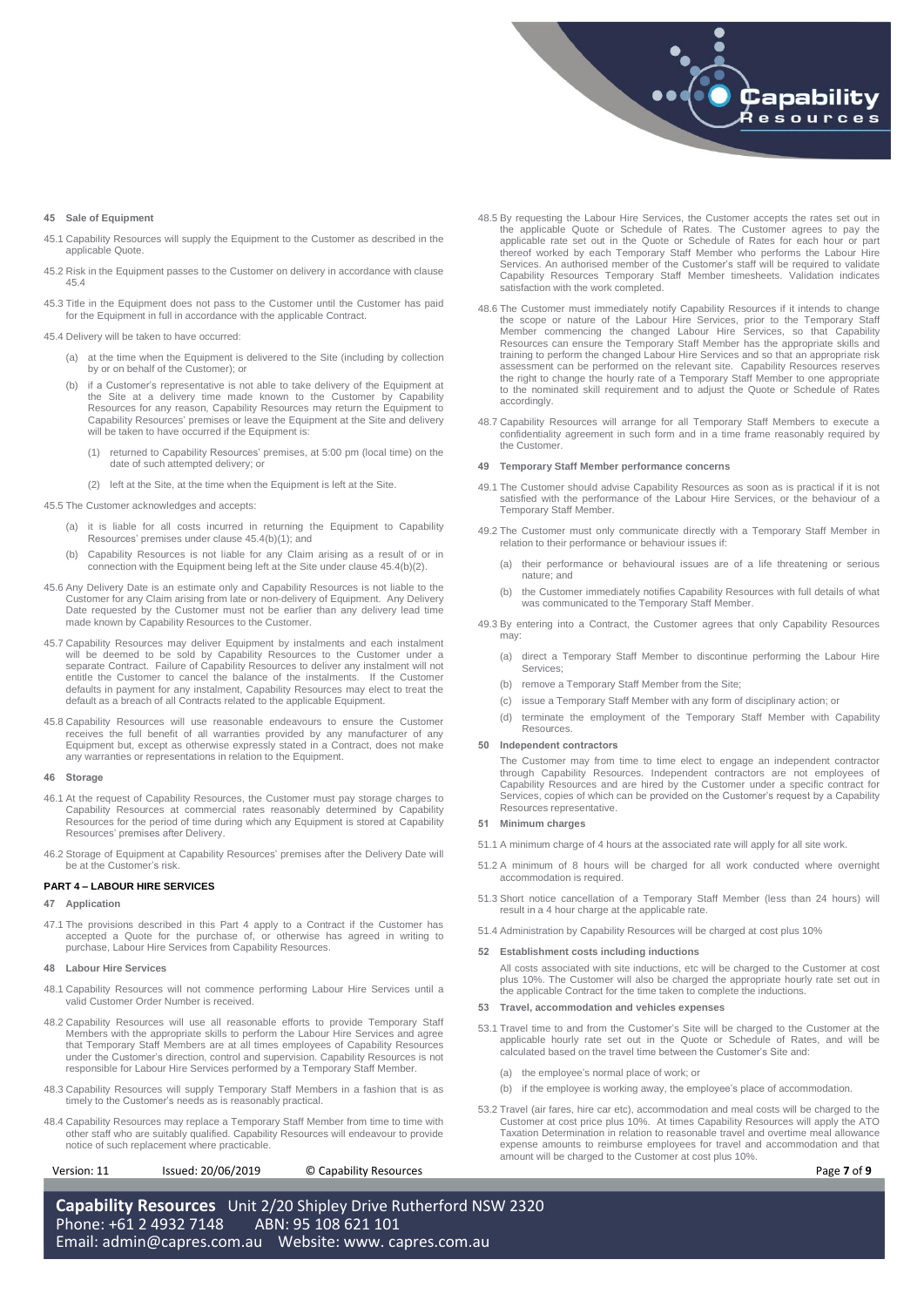

- 53.3 In addition to travel time charged at applicable hourly rates, travel using a Capability Resources vehicle exceeding a 70km radius from the employee's normal place of work or accommodation (as the case may be) will be charged to the Customer at the rate per kilometre specified in the Quote or Proposal.
- 53.4 The rates described in this clause [53](#page-6-3) does not include provision of site vehicles. A daily rate will apply to site vehicles based on the vehicle type and the nature of the Customer's use of the vehicle.

## **54 Supply of parts**

Minor repairs and replacement of non-compliant parts will be done at the Customer's request. Parts will be charged in addition to Labour Hire Services and can be quoted on request.

# **55 Auxiliary Machinery**

Use of auxiliary machinery or items (i.e. EWP, boom lifts, etc.) will be at the Customers cost.

# **56 Invoicing**

Unless otherwise agreed in writing, Capability Resources will invoice the Customer for Labour Hire Services fortnightly.

# <span id="page-7-0"></span>**57 Liabilities and Indemnities**

- <span id="page-7-3"></span>57.1 Capability Resources is not liable for, and the Customer releases Capability Resources from all loss or liability that may arise in respect of, all acts or omissions of Temporary Staff Members, including any act or omission that occurs while a Temporary Staff Member is:
	- performing professional, health care, scientific, engineering, blue collar, technical or similar services;
	- (b) performing Labour Hire Services in workplaces which are unattended or have inadequate or inappropriate internal controls or safeguards;
	- (c) handling cash, negotiable instruments, valuables, merchandise or any other property of value;
	- (d) operating, and referred by Capability Resources, as independent operating contractors; or
	- (e) assigned to payroll activities.
- 57.2 Without limiting clause [57.1](#page-7-3) above, the Customer receives Temporary Staff Members at its sole risk and releases Capability Resources and Temporary Staff Members from all claims or liability for the loss or damage to property owned, operated or leased by the Customer and property otherwise in its custody, care or control, including motor vehicles, trucks and their contents.
- 57.3 The Customer indemnifies Capability Resources against all claims, costs, liabilities, damages or losses suffered or incurred as a result of:
	- (a) a breach of a Contract by the Customer or its employees without limitation including any termination of employment of a Temporary Staff Member;
	- (b) any act or omission by the Customer, its employees or agents; or
	- (c) any breach of work health and safety laws, including but not limited to incidents involving contaminants, pollutants, hazardous substances or environmental laws.
- 57.4 To the extent permitted by Law, Capability Resources' liability for damages that may arise in connection with the Labour Hire Services under contract, tort or under any Law is limited to the cost of the resupply of all or part of the Labour Hire Services (as appropriate) and excludes all consequential or indirect loss or damage or punitive or exemplary damages.

### <span id="page-7-1"></span>**58 Insurance**

- 58.1 Capability Resources will maintain the following insurance policies in relation to Capability Resources and Temporary Staff Members:
	- (a) workers' compensation, in accordance with all relevant Laws;
	- (b) public liability insurance for at least \$10 million; and
	- (c) professional indemnity insurance.
- 58.2 Capability Resources will provide the Customer with evidence of insurance within 14 days if such a request is made by the Customer in writing.
- 58.3 The policies are subject to exclusions and deductibles and may not cover or be available to the Customer in part or at all.
- 58.4 The Customer must not cause Capability Resources to be in breach of the conditions of any insurances through any act or omission on its part.
- 58.5 The Customer must maintain the following insurance policies for the Term:
	- (a) public liability insurance for at least \$10 million; and

### Version: 11 Issued: 20/06/2019 © Capability Resources **Page 8** of **9**

**Capability Resources** Unit 2/20 Shipley Drive Rutherford NSW 2320 Phone: +61 2 4932 7148 ABN: 95 108 621 101 Email: [admin@capres.com.au](mailto:admin@capres.com.au) Website: www. capres.com.au

(b) motor vehicle (including third party personal injury, own damage, third party property damage liability and third party personal injury gap) for any vehicle operated by a Temporary Staff Member.

## **59 Industrial relations and employment**

- 59.1 Capability Resources must comply with all legal requirements and the conditions of employment that have been agreed with Temporary Staff Members including all applicable Enterprise Agreements.
- 59.2 Capability Resources will be responsible for all wages and remuneration payable to Temporary Staff Members, including associated statutory employment costs such as payroll tax and superannuation payments.
- 59.3 The Customer must inform Capability Resources of any awards or agreements applicable to the Site where a Temporary Staff Member is to perform the Labour Hire Services.
- 59.4 If there is any change in the nominated rates of pay applicable to a Temporary Staff Member, then the Customer:
	- must pay Capability Resources the amounts due to that Temporary Staff Member from the applicable date and the proportional change in margin due to Capability Resources; and
	- indemnifies Capability Resources against all claims made by, or on behalf of a Temporary Staff Member that may result from such mandatory change.
- 59.5 The Customer must not do anything that may cause Capability Resources to breach any employment conditions. Capability Resources will supply evidence of statutory compliance with such conditions (where it is available) written request.
- 59.6 Capability Resources reserves the right to increase the rates set out in the Quote or Schedule of Rates from an effective date from which changes to statutory on-costs or award provisions apply.
- 59.7 With the Customer's agreement, Capability Resources will review the salaries of Temporary Staff Members who have provided more than 12 months continuous service to the Customer.
- 59.8 The Customer must provide Temporary Staff Members with a suitable and safe workplace that complies with the relevant work health and safety Laws as described in claus[e 60.](#page-7-2)

#### <span id="page-7-2"></span>**60 Work Health and Safety**

- 60.1 The Customer must ensure that all Temporary Staff Members comply with all:
	- (a) applicable work health and safety Laws;
	- (b) relevant Australian Standards relating to work health and safety;
	- (c) codes of practice applying to any part of Services; and
	- (d) all requirements of the Customer in relation to work health and safety.
- 60.2 The Customer must also provide all supervision, instruction (including inductions) and training necessary to ensure that the Labour Hire Services are performed safely by Temporary Staff Members, including provision of any information and personal protective equipment relating to hazardous substances or other conditions of employment where personal protective equipment is required.
- 60.3 Prior to a Temporary Staff Member commencing the Labour Hire Services, the Customer must disclose to Capability Resources the full history of all health and safety incidents and accidents of the Customer, including at Temporary Staff Member will be performing the Labour Hire Services and any other relevant work health and safety material in relation to the Customer's business. The Customer acknowledges and accepts that Capability Resources will rely on that information when conducting a risk assessment of the Customer's workplace.
- 60.4 Capability Resources and the Customer will jointly agree on the provision of any training, equipment or workplace changes necessary for the safe performance of the Labour Hire Services by Temporary Staff Members.
- 60.5 The Customer must notify Capability Resources immediately of any incidents, injuries or non-conformance issues relating to the Labour Hire Services and affecting a Temporary Staff Member and, where required by State or Territory legislation, also notify the relevant authorities.
- 60.6 The Customer agrees that Capability Resources may visit the Customer's workplace from time to time to review safety arrangements for Temporary Staff Members. The Customer agrees to make any appropriate changes to help reduce the risks in its workplace.
- 60.7 The Customer acknowledges that Capability Resources does not have control of the Customer's workplace and that it relies on the Customer to inform it of potential risks to the health, safety and welfare of Temporary Staff Members. The Customer